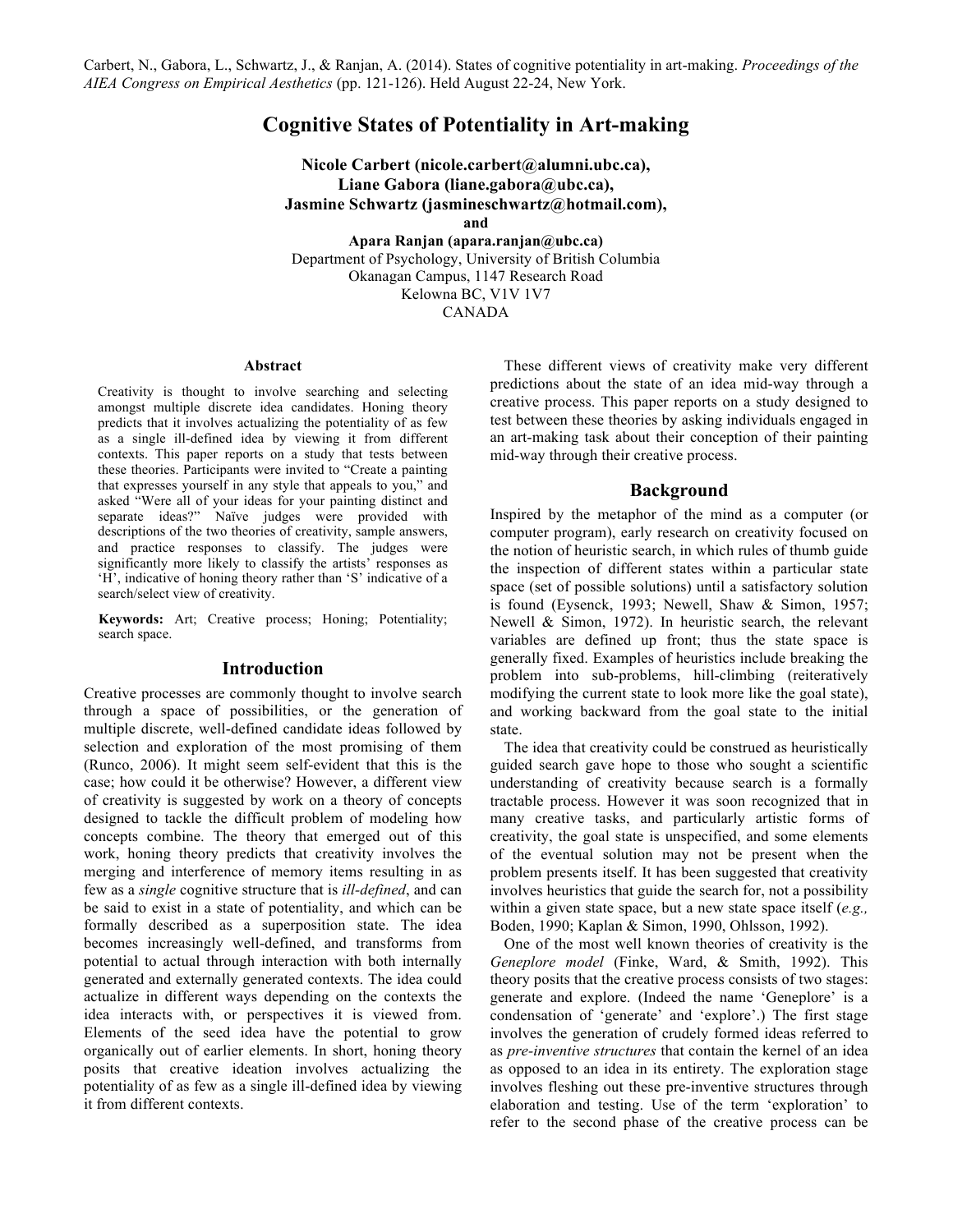misleading because the term 'explore' is often used to refer to surveying the space of possibilities as generally occurs during the first phase of the creative process, as opposed to refining a single possibility as generally occurs during the second phase. However, the notion of a pre-inventive structure does capture the intuition that early on in the creative process one is working with cognitive structures that are different in kind from those one is working with later in the creative process. The Geneplore model does not attempt to formalize how a pre-inventive structure differs from a full-fledged idea, nor what differentiates a promising pre-inventive structure from a mundane one.

Another well-known theory of creativity is the *Darwinian theory of creativity* (Campbell 1960; Simonton, 1999, 2007, 2010). As do biological species, creative ideas exhibit the kind of complexity and adaptation over time that is indicative of an evolutionary process, not just when they are expressed to others, but in the mind of a single creator (Gabora, 1997; Terrell, Hunt & Gosden, 1997; Thagard, 1980; Tomasello 1996). Thus it has been proposed that in creativity, as in natural selection, there is a process conducive to generating variety, and another conducive to pruning out inferior variants. According to the Darwinian theory, we generate new ideas through an essentially a trialand-error process involving *'Blind'* generation of ideational *Variants* followed by *Selective Retention* of the fittest variants for development into a finished product. Thus the Darwinian theory is sometimes referred to as BVSR. The variants are said to be blind in the sense that the creator has no subjective certainty about whether they are a step in the direction of the final creative product.

A different view of creativity is suggested by work on a "quantum" theory of concepts designed to tackle the difficult problem of modeling how concepts combine (Aerts, 2009; Aerts, Aerts, & Gabora, 2009; Aerts, Broekaert, Gabora, & Veloz, 2012; Aerts, Gabora, & Sozzo, 2013; Busemeyer, & Bruza, 2012; Gabora, & Aerts, 2002). This theory was developed to cope with the contextuality and noncompositionality of concepts, which make them resistant to formal description. The mathematical formalism of quantum mechanics was developed to describe phenomena that were first observed in the quantum world but that appear also in psychology. One advantage of a quantum model over a classical one is that it uses variables and spaces that are defined specifically with respect to a particular context. The quantum formalism provides a natural spatial representation of a state in a context such that variables are natively context specific.

This theory of concepts led to an alternative view of how the creative process works (Gabora, 2005). Honing theory purports that initially a creative idea exists in an ill-defined state of potentiality that can be formally described as a superposition state. This "seed idea" is experienced as vague because it consists of components potentially derived from multiple sources merged together, and the challenge is to hone it into a well-defined whole. The seed idea transforms from potential to actual through interaction with both internally generated and externally generated contexts. This theory proposes that the idea could actualize in different ways, depending on the contexts the idea interacts with, and that the elements of the idea, have the potential to grow organically out of earlier elements. This theory was in part inspired by extensive discussion with creative individuals, who invariably describe their creative process as involving thinking about an idea from different perspectives as opposed to search and selecting amongst candidate ideas.

The hypothesis that creative thinking involves, not generating and selecting amongst multiple well-formed candidates, but superposition of relevant memory items to give as few as a single candidate that undergoes honing, was tested in an analogy making task (Gabora & Saab, 2011). The 'search and select' view is assumed in the structure mapping (SM) theory of analogy (Gentner, 1983), according to which (in brief) analogy generation occurs in two steps: first, searching memory in a "structurally blind" manner (Gentner, 2010, p. 753) for an appropriate source and aligning it with the target, and second, mapping the correct one-to-one correspondences between the source and the target. Thus, structure mapping assumes that candidate sources are considered separately, and once the correct source is found the analogy making process occurs in isolation from the rest of the contents of mind. This stands in contrast to honing theory in several respects. First, quite the opposite of being "structurally blind", the initial stage of analogy making is thought to be constrained by the contentaddressable structure of associative memory to retrieve items that are in some way (although not necessarily the right or most relevant way) structurally similar (Gabora, 2010). Second, honing theory suggests that alignment and mapping may work with, not discrete, predefined structures, but an amalgam of multiple items previously encoded to the neural cell assemblies activated by the target, which in the present context are not readily separated. Third, the process is thought to proceed not by mapping more correspondences but by weeding out non-correspondences.

Participants in the analogy problem solving study were interrupted midway through solving an analogy problem and asked what they were thinking in terms of a solution. Naïve judges categorized a response as H if it met the predictions of honing theory, i.e., if there was evidence of merging solution sources from memory resulting in an illdefined idea. They categorized it as SM if it met the predictions of structure mapping, i.e., if participants had not finished mapping relations from source to target. Both the frequency counts and mean number of SM versus H judgments supported the hypothesis derived from honing theory that midway through creative processing an idea is in a potentiality state.

This was a first source of empirical evidence that creative thinking is divergent not in the sense that it moves in multiple directions or generates multiple possibilities, but in the sense that it produces a raw idea that is vague or unfocused, that requires further processing to become viable. However, analogy problem solving is a highly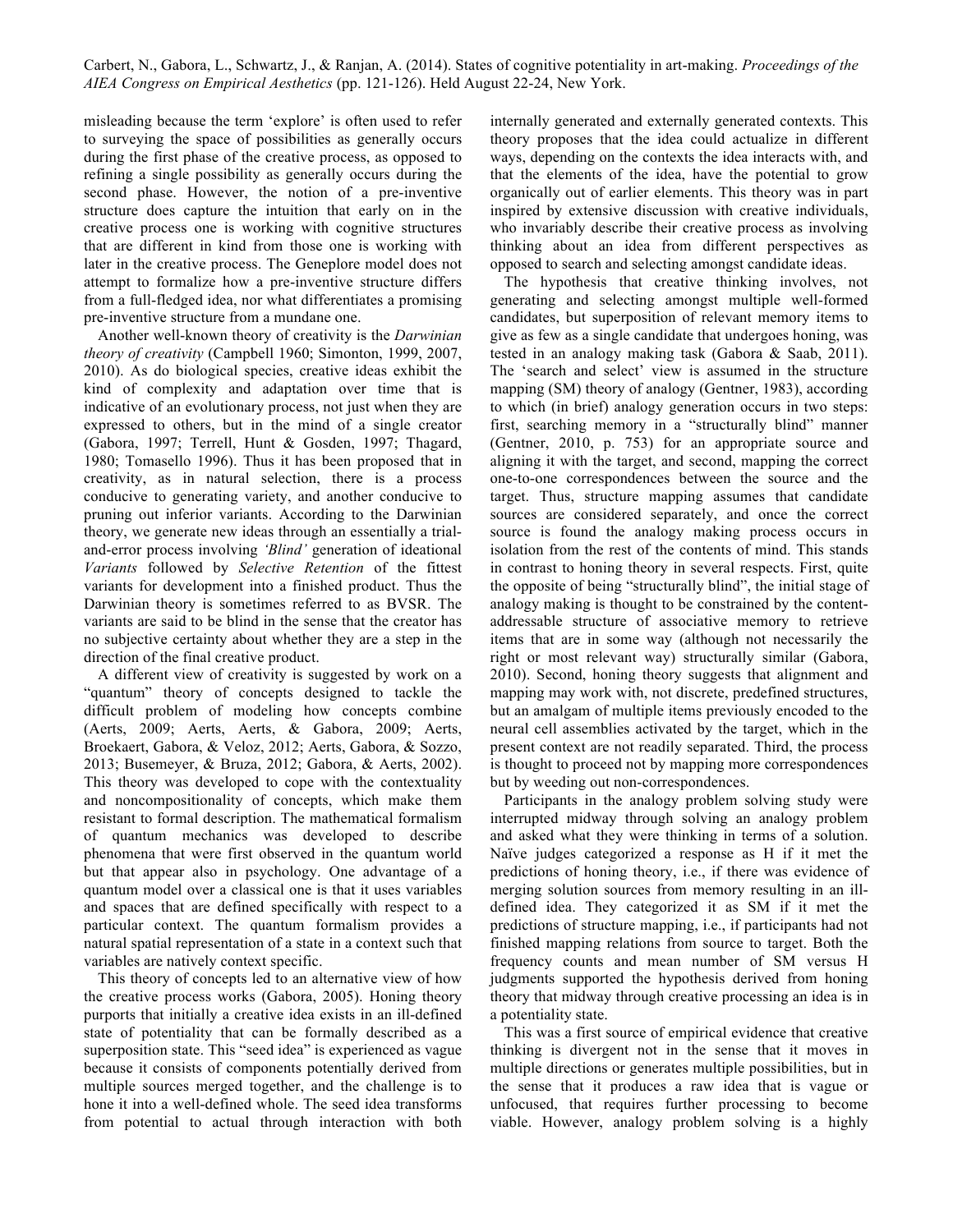constrained task, with a single correct solution, and one could argue that this is uncharacteristic of most creative tasks. The goal of the current research is to show that the honing theory of creativity is broader than just analogy problem solving, that it applies to less constrained, openended task such as art making. This is the first study to investigate between the above two views of how the creative processes works using an open-ended task. We hypothesized that midway through the process of completing a painting the mind of the artist is in a state of potentiality, i.e*.,* the idea the artist has is vague or halfbaked, and in different contexts it could manifest different ways. We propose that the creative process works through honing an idea such that it transforms from ill-defined to well-defined, as opposed to search and selection from amongst a collection of well-formed candidate ideas. Attempting to distinguish between these competing theories of creativity helps us to understand how creative ideas arise and take shape, and thus enables us to gain insight into human innovation.

# **Method**

The study consisted of two components, carried out separately. The first involved the generation of artworks and the answering of questions concerning the art-making process. The second involved classifying these responses in ways that were indicative of either honing theory or a search and select type theory.

# **Participants**

The participants were undergraduates enrolled in psychology courses at the University of British Columbia who were participating in order to receive class credit. There were two types of participants: 56 who created paintings and answered questionnaires, who will be referred to as *artists*, and 11 who judged the artists' answers to the questionnaires, who will be referred to as *judges*. All participants were naïve concerning the rationale for the study.

### **Protocol for Artists**

**Materials** Between two and eight artists participated at a time. The artists' were seated at desks placed in a circle, with each individual facing outwards, such that they could not see each others' art. Each artist's desk had paintbrushes of two different of sizes and an ice cube tray containing seven different colors (pink, white, yellow, green, brown, blue, and red) of acrylic paint. Each desk also had a glass of water and towelettes for cleaning the paintbrushes, and a plastic plate for mixing colors. Additionally, on the desk was a set of ten Crayola washable watercolor paints in plastic jars, pencil crayon pastels, chalk pastels, oil pastels, and two pieces of paper towel, a piece of watercolor paper, and a piece of paper for acrylic paints.

**Handouts and Art-making Protocol** Each artist was also provided with a set of handouts. The first was a consent form, and the second was a Demographics Questionnaire.

**Form A** asked them to "Create a painting that expresses yourself in any style that appeals to you." The experimenter told them that their artwork would not be judged in any way, and that it was only their answers to questions on Forms B, C, and D that would be analyzed. They were told that the study was concerned with peoples' perceptions of the creative process of art making. They were told where and when they could pick up their painting if they wished to, and that if they did not pick it up it would be destroyed after one year. They were also told that none of the artwork would be photographed.

Before beginning the painting they were asked to fill in **Form B**, which asked:

What are you thinking in terms of what your painting will look like? Write down your thoughts about your painting in as much detail as you can.

They were asked to start painting as soon as they finished writing their answer to the question on Form B.

After 15 minutes the artists were interrupted and given **Form C,** which asked them to:

Write down your thoughts about the painting in as much detail as you can.

After they finished responding to Form C they were asked to continue their painting until it was finished.

Once they had completed their painting they were given **Form D**, which asked:

Were all of your ideas for your painting distinct and separate ideas?

In a Pilot Study with 15 participants there was an additional question on Form D that asked: Do you think being interrupted affected how you carried out your painting? Since all of the participants answered "no" to this question it was thereafter omitted. (Had any of them answered "yes" we would have omitted Form C.)

When the artists completed Form D they were debriefed and asked if they had any questions regarding the study. They all completed the procedure within ninety minutes.

## **Judging**

The judges did not see or evaluate any of the actual artworks; all they looked at was the artists' questionnaire responses. Each judge was provided with a set of handouts. As with the artists, the first two were a consent form and a demographics questionnaire. The third handout described the criteria they were to use to classify artist answers as indicating of one theory or the other. It read as follows:

#### **JUDGING CRITERIA**

You will be trained how to read information about artists' art-making processes and then put them into two categories: one that you think is indicative of one theory about the creative art-making process, and another that is indicative of another theory. You will first be given the identifying characteristics of Theory S or Theory H. You will practice on toy examples until your answers indicate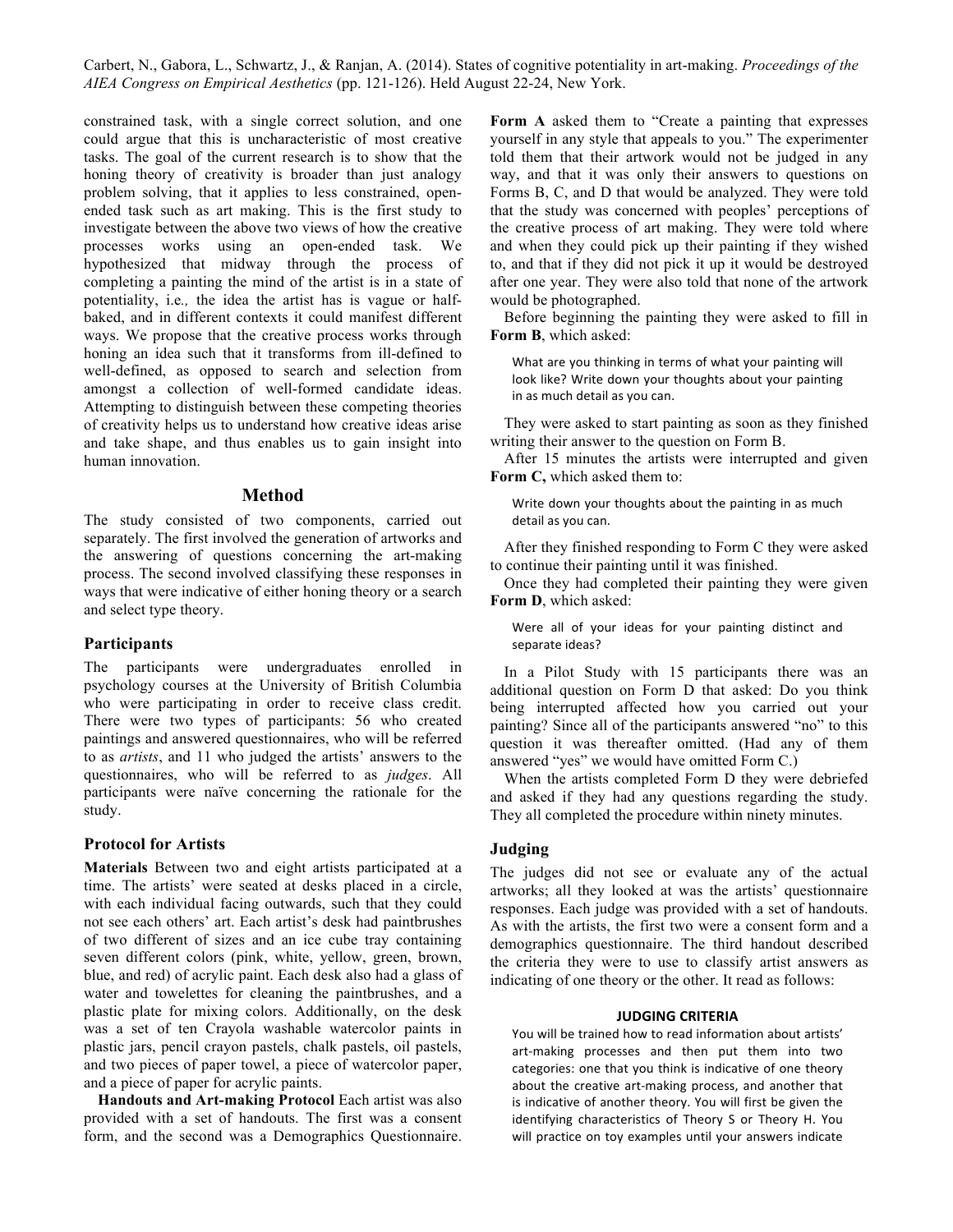that you understand the distinction between H and S, and until you yourself claim that you understand this distinction. Then you will classify the real responses as S or H. 

#### **Identifying Characteristics of Theory S**

- If multiple ideas are given, they are considered separate and distinct from one another; not hard to dis-entangle.
- Does not contain extra ideas that would be relevant to other types of paintings or creative tasks but that are irrelevant to this particular painting.
- Distinct possible ways of going about the task may be separated by words such as "or" without anything to indicate these two ways are connected in creator's mind.
- The creative process involves searching one's mind for ways to go about the painting and selecting amongst these distinct possible outcomes.
- No common core to possible painting outcomes.
- No new emergent characteristics of painting come to light through process of resolving how initial idea for painting will be carried out.

### **Identifying Characteristics of Theory H**

- If multiple ideas are given, they are jumbled together; hard to dis-entangle.
- Contains extra ideas that would be relevant to other types of creative tasks but that is not relevant to creating this particular painting.
- Ill-defined or indistinct ideas; challenge is to make them concrete.
- Common core to different possible painting outcomes; core could be taken in different directions.
- Words indicative of H theory: vague, ill-defined, indistinct, potential.
- New emergent characteristics of painting, or new selfunderstanding, come to light through process of resolving how initial idea for painting will be carried out; transformative.

Note: It is not necessary to meet all the criteria in order to be properly classified as indicative of one theory of the other. Also, it is not necessary to distribute your classifications evenly; it is possible that 5 in a row might be indicative of one theory and not the other. In fact it is completely possible that they all could be one theory and not the other. Please classify each answer as indicative of one theory or the other even if you are not sure of your answer.

The Judging Criteria Handout also contained a summary of differences between the two theories provided in Table 1. The judges were told that a flat-out 'yes' to 'Were all of your ideas for your painting distinct and separate ideas?' was indicative of S and a flat-out 'no' was indicative of H.

The judges were given the 56 questionnaires, and a form on which to classify the artists' answers as indicative of either H or S. They were told "If you are not sure just go with your gut feeling".

|                   |                 | н                    |
|-------------------|-----------------|----------------------|
| If multiple ideas | Distinct (e.g., | Jumbled together     |
| are given, they   | complete ideas  | (e.g., idea)         |
| are               | separated by    | fragments spliced    |
|                   | 'or'            | together)            |
| Ideas are         | Well-defined;   | Ill-defined; need to |
|                   | need to be      | be made concrete;    |
|                   | tweaked /       | later elements       |
|                   | mutated and     | emerge from earlier  |
|                   | selected        | ones                 |
|                   | amongst         |                      |
| Common core to    | Never           | Yes or sometimes     |
| ideas?            |                 |                      |
| Emergent          | No              | Yes                  |
| properties of     |                 |                      |
| painting?         |                 |                      |
| Emergent self-    | No              | Yes                  |
| understanding?    |                 |                      |
| Emphasis          | External        | Internal             |
|                   | product         | transformation       |

### Table 1: Characteristics used to judge responses as Search and Select (S) versus Honing (H).

### **Results**

Not all artists answered every question, and not all judges provided a judgment of every artist response. The intra class correlation (ICC) for the degree of agreement amongst the judges' classifications of the responses for Forms B and C were too low to use and so were excluded from the analysis. For the question on Form D the ICC was .94, indicating high reliability.

Artist responses were classified as supporting honing theory if 6 or more judges judged it as H, and as supporting search and select if 6 or more judges judged it as S. As shown in Figure 1, 29 of the artist responses were classified by the judges as supporting of theory H, and 13 were classified as supporting theory S. A one-sample chi-square test revealed a statistically significant difference between the classifications for theory H and S,  $\chi^2(1, N = 43) = 4.57$ ,  $p \leq 0.05$ . Thus the frequency counts support the hypothesis that the creative process involves actualization of the potential of as few as one single ill-defined idea, as predicted by honing theory, as opposed to searching and selecting from amongst multiple discrete variants, as predicted by theories such as BVSR.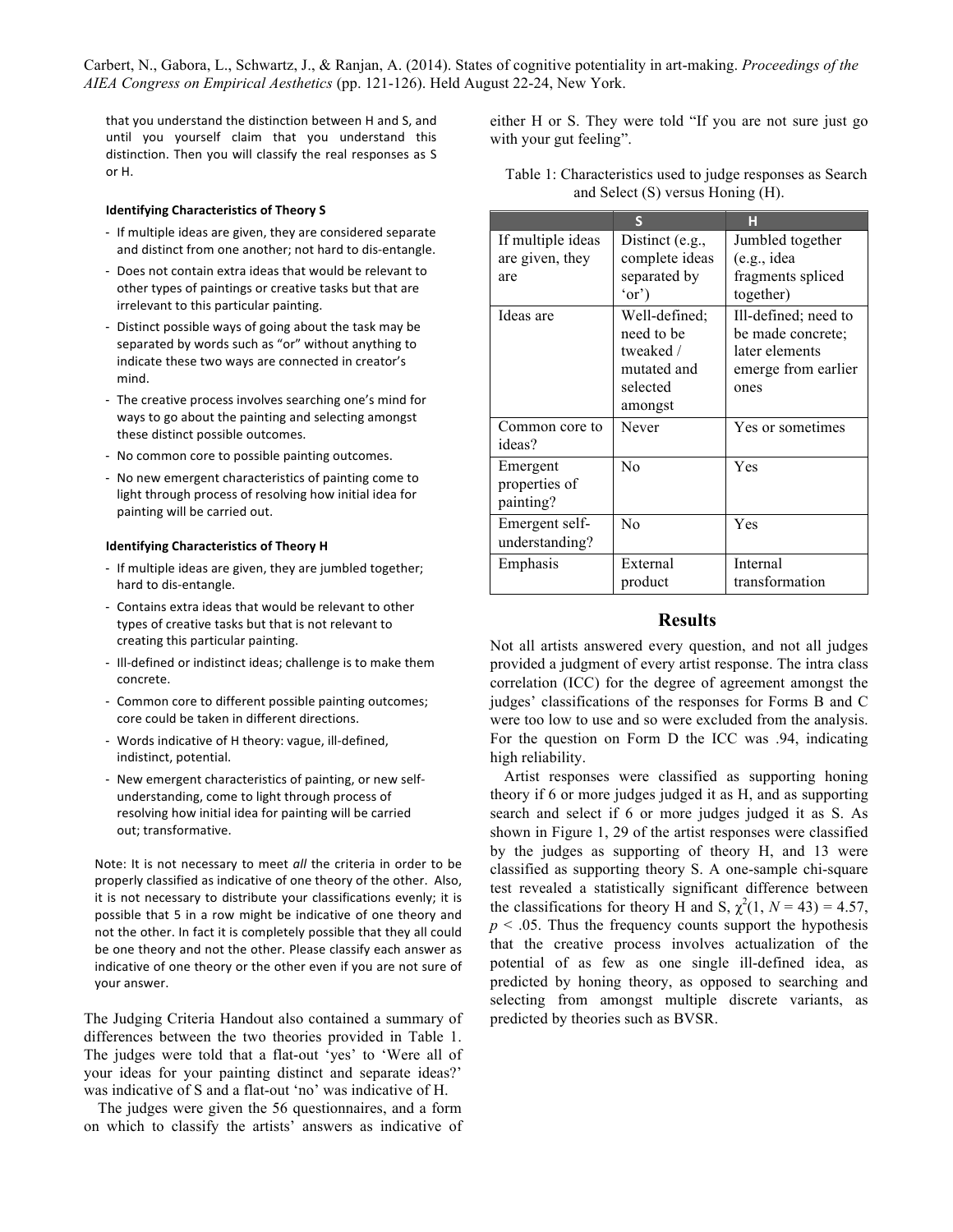

Figure 1: Frequency count of judgments for Honing Theory (H), on left  $(N = 29)$  and Search and Select Theory (S), on right.  $(N = 13)$ .

A further analysis compared the mean number of judgments (out of a maximum of 11, the total number of judges) across all responses that supported each theory. Taking the mean across all 56 responses, the mean number of S judgments was  $9.67$  (SD = 0.47), and the mean number of H judgments was 4.35 (SD = 0.47). A paired-sample *t*test showed that the difference was significant  $t(55) = 2.64$ ,  $p < .05$ ), and the effect size ( $\eta^2 = .38$ ) was large. Thus these data corroborate the above frequency count findings. The mean judgment scores for structure mapping and actualizing potentiality are given in Figure 2.



Figure 2: Mean number of ratings of H (indicative of honing theory) on the left and S (indicative of a search and select view of creativity) on the right  $(M = 4.33, SD = 0.47)$ .

### **Discussion**

This study investigated whether the mind of the artist is in a state of potentiality midway through the open-ended creative task of art making, helping us to better understand how the creative process works. Our goal was to determine if creative ideas arise through the generation of multiple, discrete, well-defined possibilities that are then explored, tweaked, and selected amongst, or if creative ideas arise through the merging of memory items resulting in a single cognitive structure that is ill defined, thus existing in a state of potentiality that becomes more well-defined as it interacts with internally or externally generated contexts. Our results support the hypothesis that the creative process works through honing—actualization of potentiality—as opposed to search and selection. Although this hypothesis had previously found support with respect to analogy problem solving (Gabora & Saab, 2011), this is the first study to investigate and support that it also holds true for this openended creative task of art making.

The data collected for the study reported here was part of an Honours Student project and it was carried out with the view of ironing out the kinks in the procedure and thereby paving the way for a larger study of this sort in the future. There are several limitations to the research reported here. First a larger subject pool is required; perhaps due in part to the creatively demanding nature of the task it, was difficult to get enough participants to obtain statistically significant results. Second, in future studies that use this protocol, more time should be spent with the judges to ensure that they can consistently judge the more open-ended questions (Forms B and C) as well as the more clear-cut question on Form D. Future research should also investigate the role of potentiality states in other types of creative tasks. Another aspect of the study that could be improved is the questionnaires. Future studies should expand on the types of questions and carry out extensive pilot studies to assess their inter-rater reliability in order to tap into the cognitive processes during a creative task more adequately. In addition, the questionnaires could be complimented by behavioral observations of the artsts at work so as to not be relying completely on self- perceptions of their creative process. Nevertheless we view the results as a promising step forward to empirically investigating the cognitive process by which creative works come into being.

# **Acknowledgments**

Funding for this research comes from the Natural Sciences and Engineering Research Council of Canada and the Flemish Fund for Scientific Research.

### **References**

- Aerts, D. (2009). Quantum structure in cognition. *Journal of Mathematical Psychology*, *53*, 314−348.
- Aerts, D., Aerts, S., & Gabora, L. (2009). Experimental evidence for quantum structure in cognition. In: P. Bruza, W. Lawless, K. van Rijsbergen, & D. Sofge (Eds.),